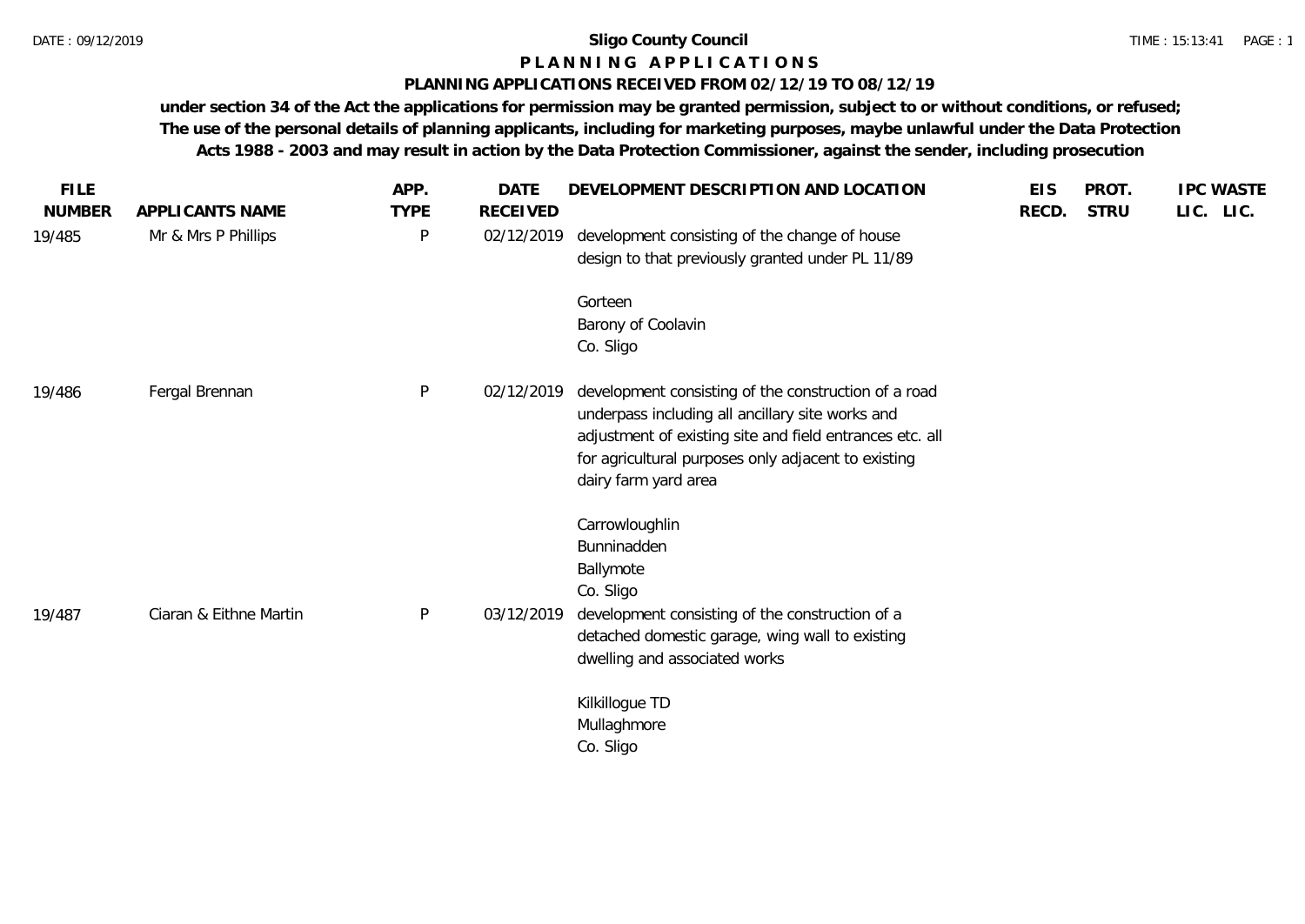## **P L A N N I N G A P P L I C A T I O N S**

#### **PLANNING APPLICATIONS RECEIVED FROM 02/12/19 TO 08/12/19**

**under section 34 of the Act the applications for permission may be granted permission, subject to or without conditions, or refused; The use of the personal details of planning applicants, including for marketing purposes, maybe unlawful under the Data Protection Acts 1988 - 2003 and may result in action by the Data Protection Commissioner, against the sender, including prosecution**

| <b>FILE</b>   |                     | APP.        | <b>DATE</b>     | DEVELOPMENT DESCRIPTION AND LOCATION                                                                                                                                                                     | <b>EIS</b> | PROT.       | <b>IPC WASTE</b> |
|---------------|---------------------|-------------|-----------------|----------------------------------------------------------------------------------------------------------------------------------------------------------------------------------------------------------|------------|-------------|------------------|
| <b>NUMBER</b> | APPLICANTS NAME     | <b>TYPE</b> | <b>RECEIVED</b> |                                                                                                                                                                                                          | RECD.      | <b>STRU</b> | LIC. LIC.        |
| 19/488        | Conor Harte         | P           | 04/12/2019      | development consisting of the retention and<br>completion of partially constructed boat shed and<br>attached open lean-to-fuel storage area at                                                           |            |             |                  |
|               |                     |             |                 | Cloonagh<br>Ballinfull<br>Co. Sligo                                                                                                                                                                      |            |             |                  |
| 19/489        | Mary & James French | P           | 04/12/2019      | development consisting of the construction of a new<br>single storey extension to west elevation and<br>alteration to existing first floor window on west<br>elevation, all to existing two storey house |            |             |                  |
|               |                     |             |                 | No. 34 Rosehill<br>Magheraboy<br>Sligo                                                                                                                                                                   |            |             |                  |
| 19/490        | Justin Craig        | P           | 04/12/2019      | development consisting of (1) Demolish existing<br>building (2) Construction of a 4 Bay Slatted Shed<br>with a creep area and underground slurry storage<br>tank along with all associated site works    |            |             |                  |
|               |                     |             |                 | Drumdoney<br>(ED Templevanny)<br>Castlebaldwin<br>Co. Sligo                                                                                                                                              |            |             |                  |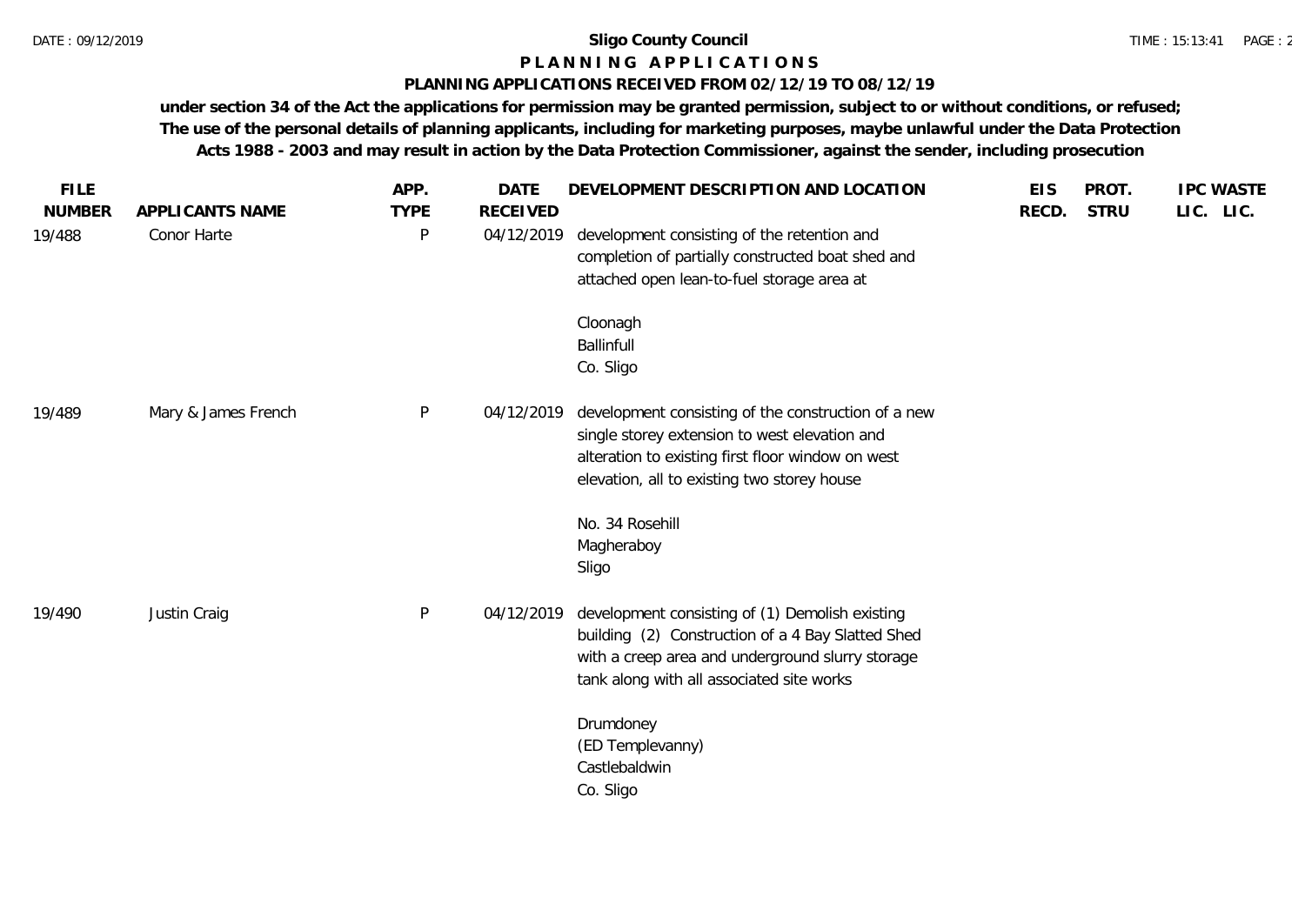#### **P L A N N I N G A P P L I C A T I O N S**

#### **PLANNING APPLICATIONS RECEIVED FROM 02/12/19 TO 08/12/19**

**under section 34 of the Act the applications for permission may be granted permission, subject to or without conditions, or refused; The use of the personal details of planning applicants, including for marketing purposes, maybe unlawful under the Data Protection Acts 1988 - 2003 and may result in action by the Data Protection Commissioner, against the sender, including prosecution**

| <b>FILE</b><br><b>NUMBER</b> | APPLICANTS NAME                                | APP.<br><b>TYPE</b> | <b>DATE</b><br><b>RECEIVED</b> | DEVELOPMENT DESCRIPTION AND LOCATION                                                                                                                                                                                                                                                                                                                                                                                                                                                                                             | <b>EIS</b><br>RECD. | PROT.<br><b>STRU</b> | <b>IPC WASTE</b><br>LIC. LIC. |
|------------------------------|------------------------------------------------|---------------------|--------------------------------|----------------------------------------------------------------------------------------------------------------------------------------------------------------------------------------------------------------------------------------------------------------------------------------------------------------------------------------------------------------------------------------------------------------------------------------------------------------------------------------------------------------------------------|---------------------|----------------------|-------------------------------|
| 19/491                       | Fiona & Mark Magennis                          | P                   | 06/12/2019                     | development consisting of alterations to first floor of<br>1990s extension, including new windows at ground<br>and first floor level, and solar panels on roof<br>Tormore,<br>Glencar,<br>Co. Sligo                                                                                                                                                                                                                                                                                                                              |                     |                      |                               |
| 19/492                       | Sligo County Enterprise Fund                   | P                   | 06/12/2019                     | development consisting of (1) to construct a<br>two-storey office building (1150m2), (2) construct<br>access road with entrance onto the business park<br>road, (3) construct a bicycle storage shelter, (4)<br>construct a refuse storage compound, (5) construct a<br>front boundary wall, (6) erect site signage and<br>signage on building, (7) provide car parking, (8)<br>connect to services and (9) carry out all ancillary<br>site works<br>Sligo Airport Business Park<br>Killaspugbrone Td<br>Strandhill<br>Co. Sligo |                     |                      |                               |
| 19/493                       | Board of Management<br>Knockminna NS Ballymote | R                   | 06/12/2019                     | development consisting of (1) Permission to retain<br>gravelled car park (0.155718 hectares) and 2 no.<br>vehicular entrances; (2) Permission to surface the<br>car park in macadam, provision of street lighting,<br>footpaths and soak-away drainage and sundry works<br>Knockminna National School<br>Turlaghraun<br>Ballymote<br>Co. Sligo                                                                                                                                                                                   |                     |                      |                               |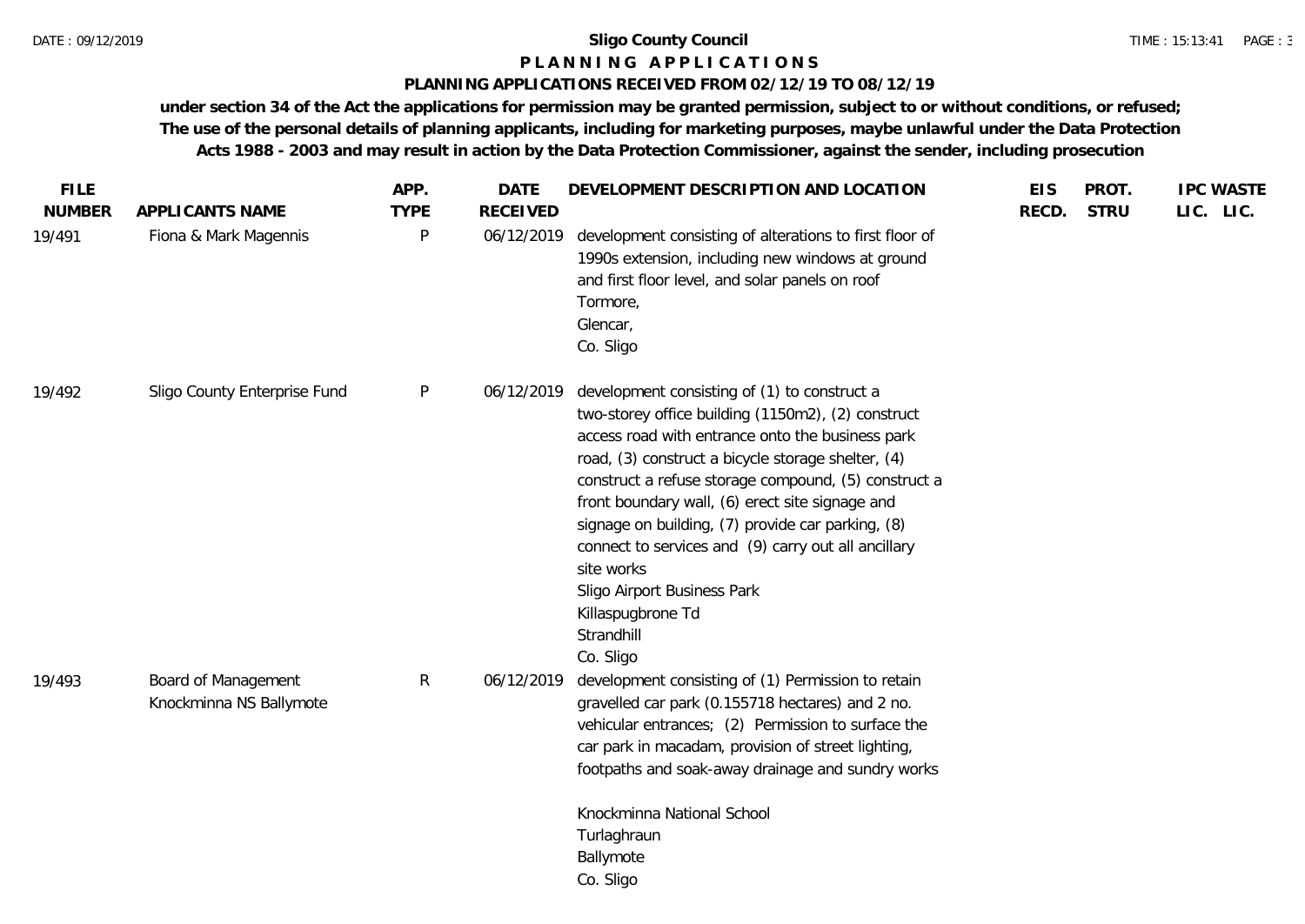#### **P L A N N I N G A P P L I C A T I O N S**

#### **PLANNING APPLICATIONS RECEIVED FROM 02/12/19 TO 08/12/19**

**under section 34 of the Act the applications for permission may be granted permission, subject to or without conditions, or refused; The use of the personal details of planning applicants, including for marketing purposes, maybe unlawful under the Data Protection Acts 1988 - 2003 and may result in action by the Data Protection Commissioner, against the sender, including prosecution**

| <b>FILE</b> |                 | APP. | DATE            | DEVELOPMENT DESCRIPTION AND LOCATION |       | <b>PROT</b> | <b>IPC WASTE</b> |
|-------------|-----------------|------|-----------------|--------------------------------------|-------|-------------|------------------|
| NUMBER      | APPLICANTS NAME | TVDF | <b>RECEIVED</b> |                                      | RECD. | STRU        | LI C.<br>LIC.    |

**Total: 9**

\*\*\* END OF REPORT \*\*\*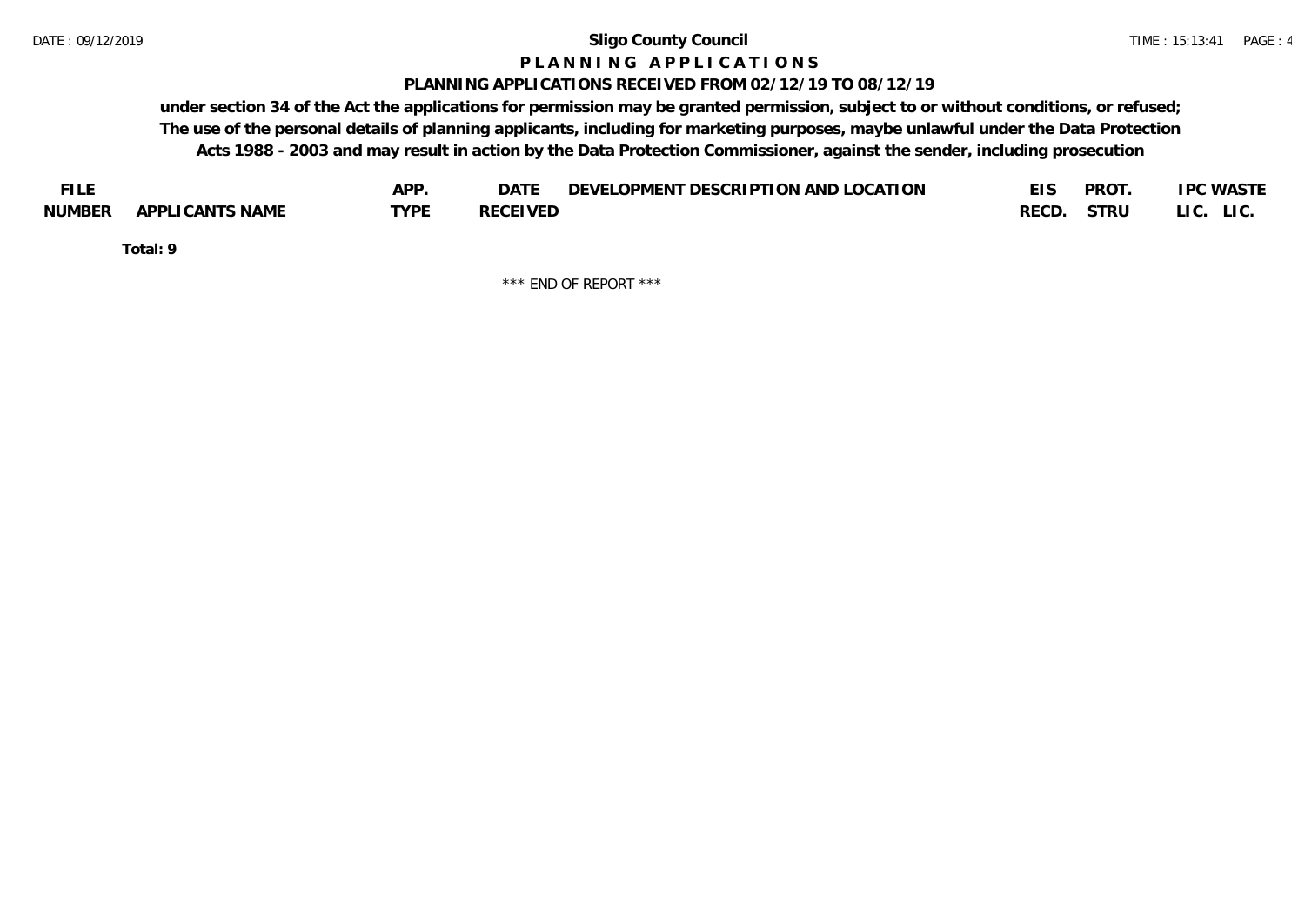# **P L A N N I N G A P P L I C A T I O N S**

## **PLANNING APPLICATIONS GRANTED FROM 02/12/2019 TO 08/12/2019**

**in deciding a planning application the planning authority, in accordance with section 34(3) of the Act, has had regard to submissions or observations recieved in accordance with these Regulations;**

**The use of the personal details of planning applicants, including for marketing purposes, maybe unlawful under the Data Protection Acts 1988 - 2003 and may result in action by the Data Protection Commissioner, against the sender, including prosecution.**

| <b>FILE</b>   |                           | APP.        | <b>DATE</b>     |                                                                                                                                                                                                                                                                                                                                                                                                                                                                                                                            | M.O.        | M.O.          |
|---------------|---------------------------|-------------|-----------------|----------------------------------------------------------------------------------------------------------------------------------------------------------------------------------------------------------------------------------------------------------------------------------------------------------------------------------------------------------------------------------------------------------------------------------------------------------------------------------------------------------------------------|-------------|---------------|
| <b>NUMBER</b> | APPLICANTS NAME           | <b>TYPE</b> | <b>RECEIVED</b> | DEVELOPMENT DESCRIPTION AND LOCATION                                                                                                                                                                                                                                                                                                                                                                                                                                                                                       | <b>DATE</b> | <b>NUMBER</b> |
| 19/198        | Parkway Projects Ltd      | P           | 24/05/2019      | for development consisting of the construction of 9 new<br>dwelling units, comprising of: 5 no. 2 storey 4 bedroom<br>detached houses, and 4 no. 3 storey 5 bedroom<br>detached houses, together with creation of pubic open<br>space, works to site boundaries, and all other associated<br>site works and services                                                                                                                                                                                                       | 04/12/2019  | P697/19       |
|               |                           |             |                 | Buenos Ayres Drive                                                                                                                                                                                                                                                                                                                                                                                                                                                                                                         |             |               |
|               |                           |             |                 | Strandhill                                                                                                                                                                                                                                                                                                                                                                                                                                                                                                                 |             |               |
|               |                           |             |                 | Sligo                                                                                                                                                                                                                                                                                                                                                                                                                                                                                                                      |             |               |
| 19/310        | Knoxpark Developments Ltd | P           | 29/07/2019      | development for 1. Permission to construct 13 dwelling<br>houses (12 no. 3 bed semi detached, 1 no. detached<br>bungalow) with in existing housing development<br>currently being completed known as Carraig Abhainn,<br>with connection to existing services and associated<br>works. 2. Alterations to internal roads layout of existing<br>permitted development to facilitate new dwellings with<br>alterations to site boundaries as permitted under PL<br>99/81 and PL 16/179 refers<br>Carraig Abhainn<br>Knoxspark | 06/12/2019  | P702/19       |
|               |                           |             |                 | Ballisodare                                                                                                                                                                                                                                                                                                                                                                                                                                                                                                                |             |               |
|               |                           |             |                 | Co.Sligo                                                                                                                                                                                                                                                                                                                                                                                                                                                                                                                   |             |               |
|               |                           |             |                 |                                                                                                                                                                                                                                                                                                                                                                                                                                                                                                                            |             |               |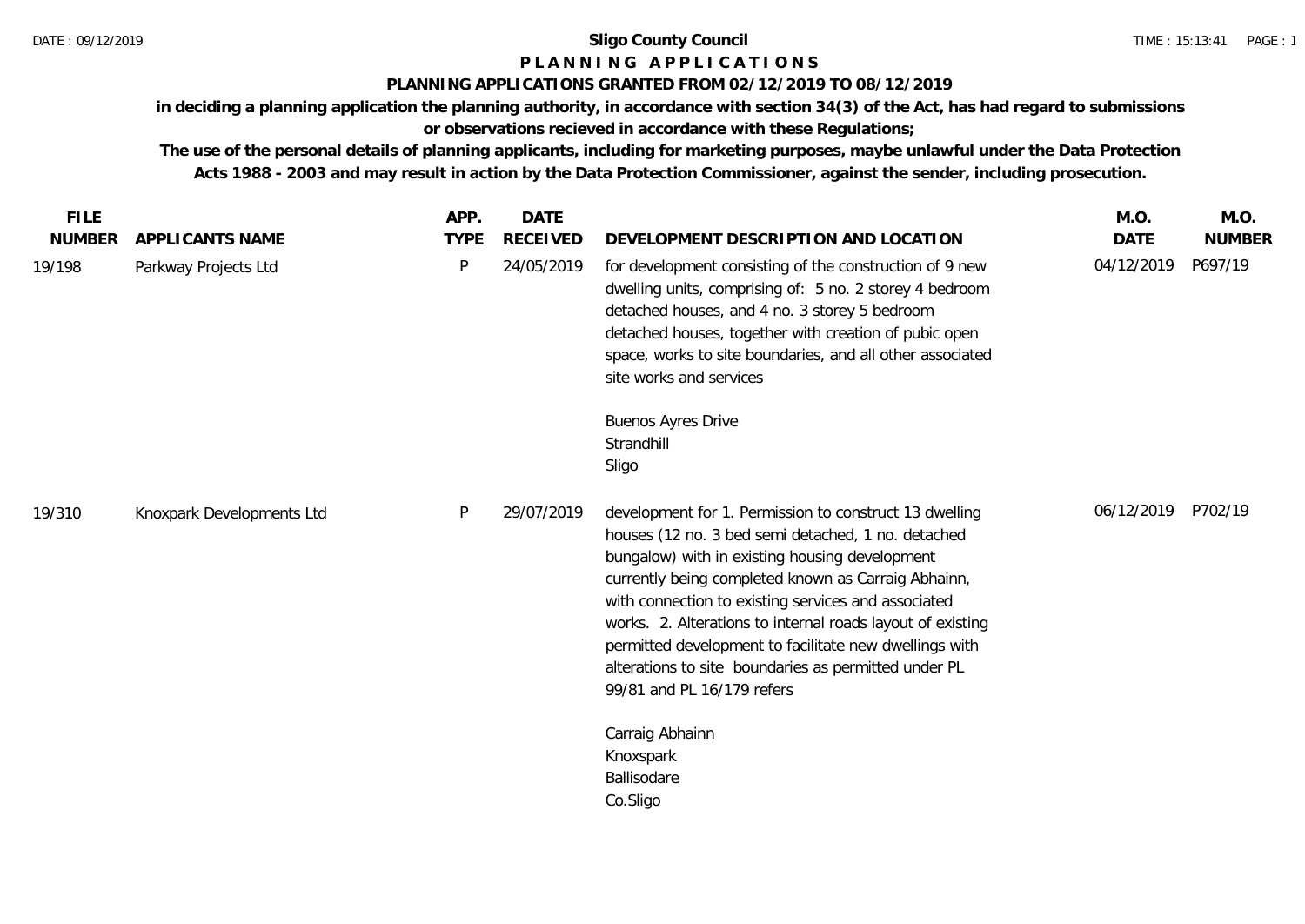## **P L A N N I N G A P P L I C A T I O N S**

### **PLANNING APPLICATIONS GRANTED FROM 02/12/2019 TO 08/12/2019**

**in deciding a planning application the planning authority, in accordance with section 34(3) of the Act, has had regard to submissions or observations recieved in accordance with these Regulations;**

**The use of the personal details of planning applicants, including for marketing purposes, maybe unlawful under the Data Protection Acts 1988 - 2003 and may result in action by the Data Protection Commissioner, against the sender, including prosecution.**

| <b>FILE</b>   |                                | APP.         | <b>DATE</b>     |                                                                                                                                                                                                                                                                                                                                                                                                                                                                                                                          | M.O.       | M.O.          |
|---------------|--------------------------------|--------------|-----------------|--------------------------------------------------------------------------------------------------------------------------------------------------------------------------------------------------------------------------------------------------------------------------------------------------------------------------------------------------------------------------------------------------------------------------------------------------------------------------------------------------------------------------|------------|---------------|
| <b>NUMBER</b> | APPLICANTS NAME                | <b>TYPE</b>  | <b>RECEIVED</b> | DEVELOPMENT DESCRIPTION AND LOCATION                                                                                                                                                                                                                                                                                                                                                                                                                                                                                     | DATE       | <b>NUMBER</b> |
| 19/431        | David Lipsett and Aveen McHugh | $\mathsf{R}$ | 18/10/2019      | Development consisting of retention to previously<br>granted planning permission, refer PL18/503 to the<br>following:- retention demolition of dwelling house;<br>retention of foundation and block work carried out to<br>date; completion of dwelling house and the installation of<br>waste water treatment with percolation areas, vehicular<br>and pedestrian access and all other associated site and<br>ground work. All of the above will be contained with the<br>confines of the site.<br>Cuilbeg<br>Carrowroe | 02/12/2019 | P696/19       |
|               |                                |              |                 | Co Sligo                                                                                                                                                                                                                                                                                                                                                                                                                                                                                                                 |            |               |
| 19/439        | Stephen Mullen                 | P            | 23/10/2019      | Development consisting of the following: 1. Provision of<br>single storey unit for business and enterprise with gross<br>floor area of 569 sq m 2. provision of on-site parking<br>together with all other associated site works, 3.<br>Provision of elevational signage, 4. connection to services                                                                                                                                                                                                                      | 06/12/2019 | P701/19       |
|               |                                |              |                 | <b>Collooney Business Park</b><br>Rathrippin Td.<br>Co Sligo                                                                                                                                                                                                                                                                                                                                                                                                                                                             |            |               |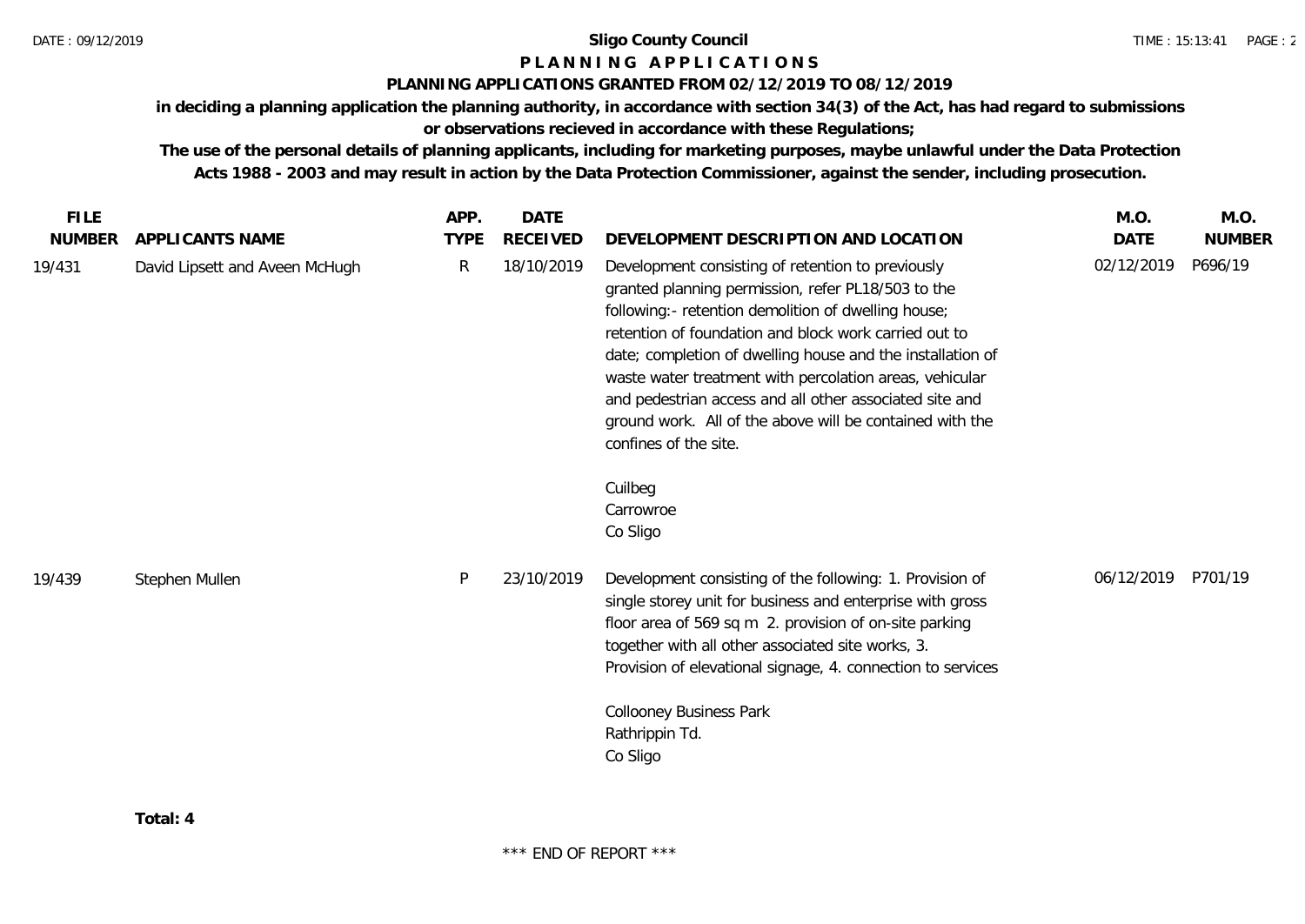### **P L A N N I N G A P P L I C A T I O N S**

#### **PLANNING APPLICATIONS REFUSED FROM 02/12/2019 TO 08/12/2019**

**in deciding a planning application the planning authority, in accordance with section 34(3) of the Act, has had regard to submissions or observations recieved in accordance with these Regulations;**

**The use of the personal details of planning applicants, including for marketing purposes, maybe unlawful under the Data Protection Acts 1988 - 2003 and may result in action by the Data Protection Commissioner, against the sender, including prosecution.**

| <b>FILE</b>   |                                                     | A DE | $\sim$ $\sim$ $\sim$<br>DA I | <b>ENT DESCRIPTION AND</b><br>$\cap$ nn.<br>)E\/F<br>. JIEN L<br>பட | IVI.U       | IVI.U         |
|---------------|-----------------------------------------------------|------|------------------------------|---------------------------------------------------------------------|-------------|---------------|
| <b>NUMBER</b> | <b>ANTS NAME</b><br>A DDI<br>$\sqrt{2}$<br>CAN<br>u | TVDL | ◡⊢                           | <b>OCATION</b>                                                      | <b>DATF</b> | <b>NUMBER</b> |

/

**Total: 0**

\*\*\* END OF REPORT \*\*\*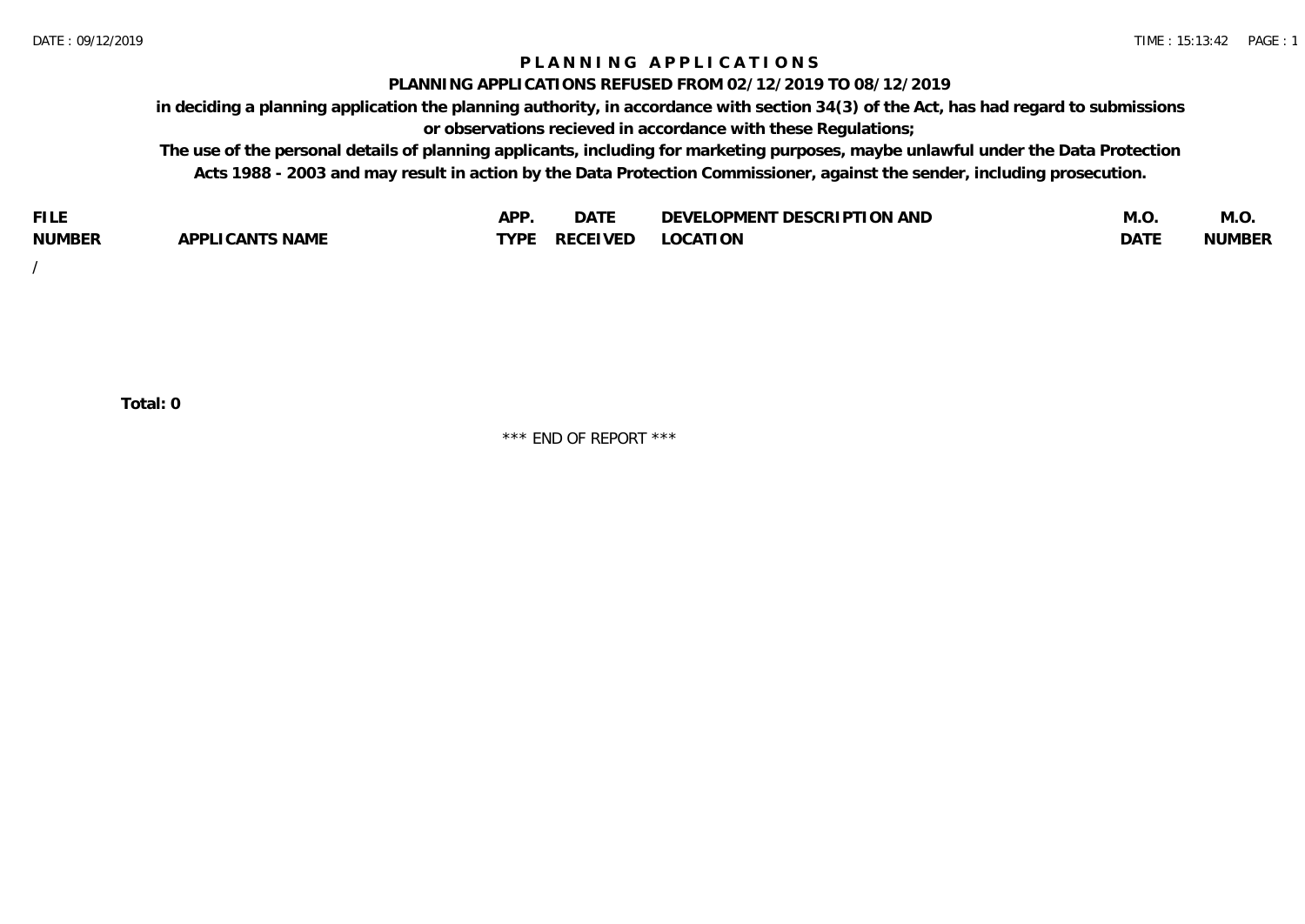## **A N B O R D P L E A N A L A APPEALS NOTIFIED FROM 02/12/2019 TO 08/12/2019**

| <b>FILE</b> | APPLICANTS NAME    | APP  | DECISON L   | L.A. DEVELOPMENT DESCRIPTION AND LOCATION | B.F         |
|-------------|--------------------|------|-------------|-------------------------------------------|-------------|
|             | NUMBER AND ADDRESS | TYPE | <b>DATE</b> | <b>DEC</b>                                | <b>DATE</b> |

 **Total : 0**

**\*\*\*\*\*\*\*\*\*\*\*\* END OF REPORT \*\*\*\*\*\*\*\*\*\*\*\***